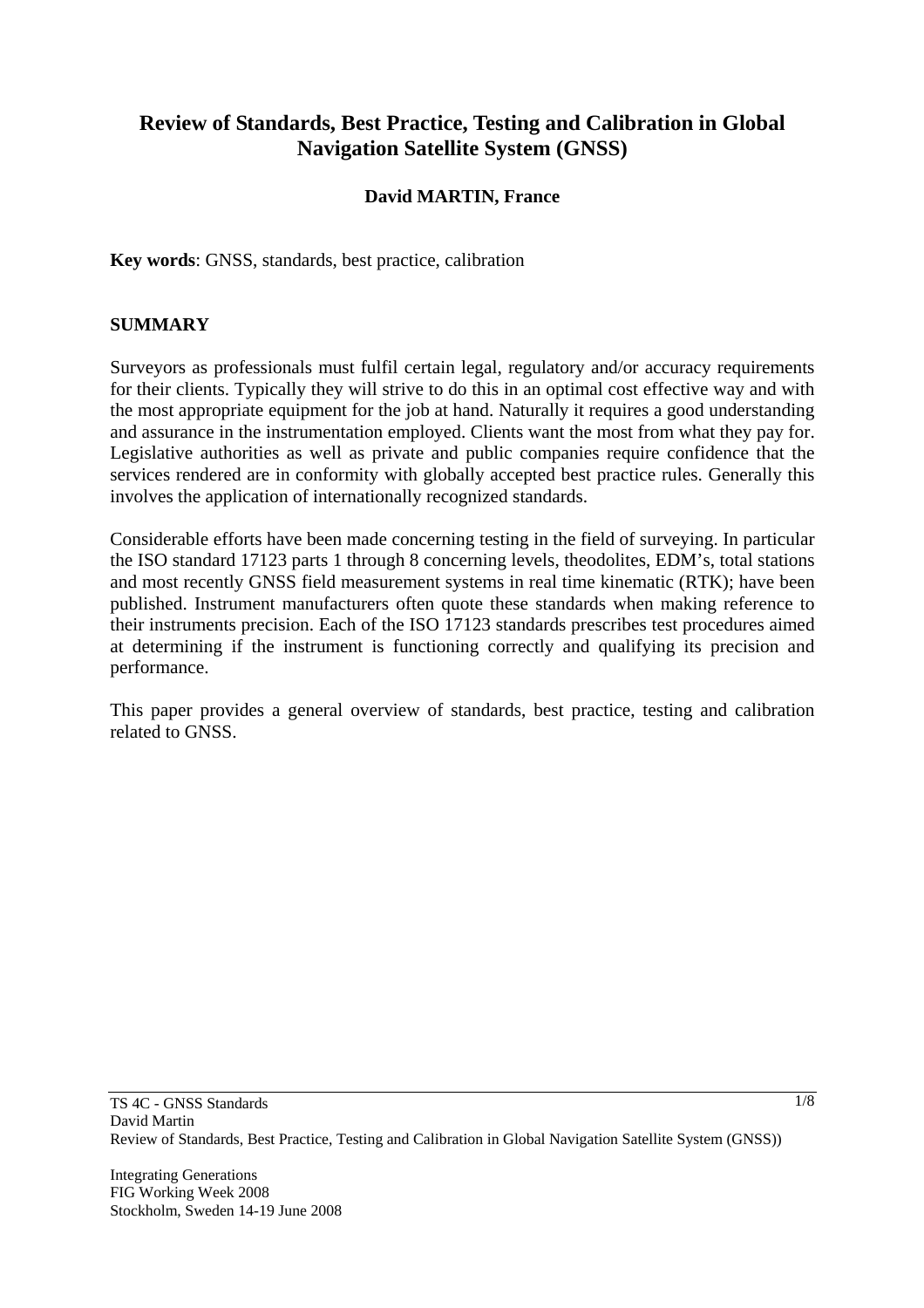# **Review of Standards, Best Practice, Testing and Calibration in Global Navigation Satellite System (GNSS)**

#### **David MARTIN, France**

## **1. INTRODUCTION**

Surveyors as professionals must fulfil certain legal, regulatory and/or accuracy requirements for their clients. Typically they will strive to do this in an optimal cost effective way and with the most appropriate equipment for the job at hand. Naturally it requires a good understanding and assurance in the instrumentation employed.

Clients want the most from what they pay for. Legislative authorities as well as private and public companies require confidence that the services rendered are in conformity with globally accepted best practice rules. Generally this involves the application of internationally recognized standards.

Best practice is a management idea which asserts that there is a technique or method that is more effective and efficient at delivering a particular outcome than any other. It maintains that with proper processes, checks, and testing, a desired outcome can be delivered with fewer problems and unforeseen complications. Best practice is generally based on repeatable procedures that have proven themselves over time for large numbers of people. The notion of best practice does not commit people or companies to one inflexible, unchanging practice. Instead, it is an approach that encourages continuous learning and improvement. Best practice in a field can be expected to evolve as new information, instrumentation and methodology becomes available.

Best practice in surveying and GNSS in particular may have some very job specific aspects associated with it. There may be legal and/or legislative imperatives that do not impact directly on the measurement process and thus strongly influence what may otherwise be regarded as the best practice approach to the job. Nevertheless, and regardless of the specificity of the job; an important objective in a survey is to get the best possible results. This is typically synonymous with the highest attainable precision. For the highest precision, it is generally required to minimize errors. To minimize errors, it is imperative that instrumentation is in proper working order. To ensure that an instrument is fully functional, it is essential to test and/or calibrate it.

Considerable efforts have been made concerning survey instrument testing. In particular the ISO standard 17123 parts 1 through 8 have been published[1]. Instrument manufacturers often quote these standards when making reference to their instruments precision. Each of the ISO 17123 standards prescribes test procedures aimed at determining: first if the instrument is functioning correctly; and second, qualifying its precision and performance. These tests should be made on a regular basis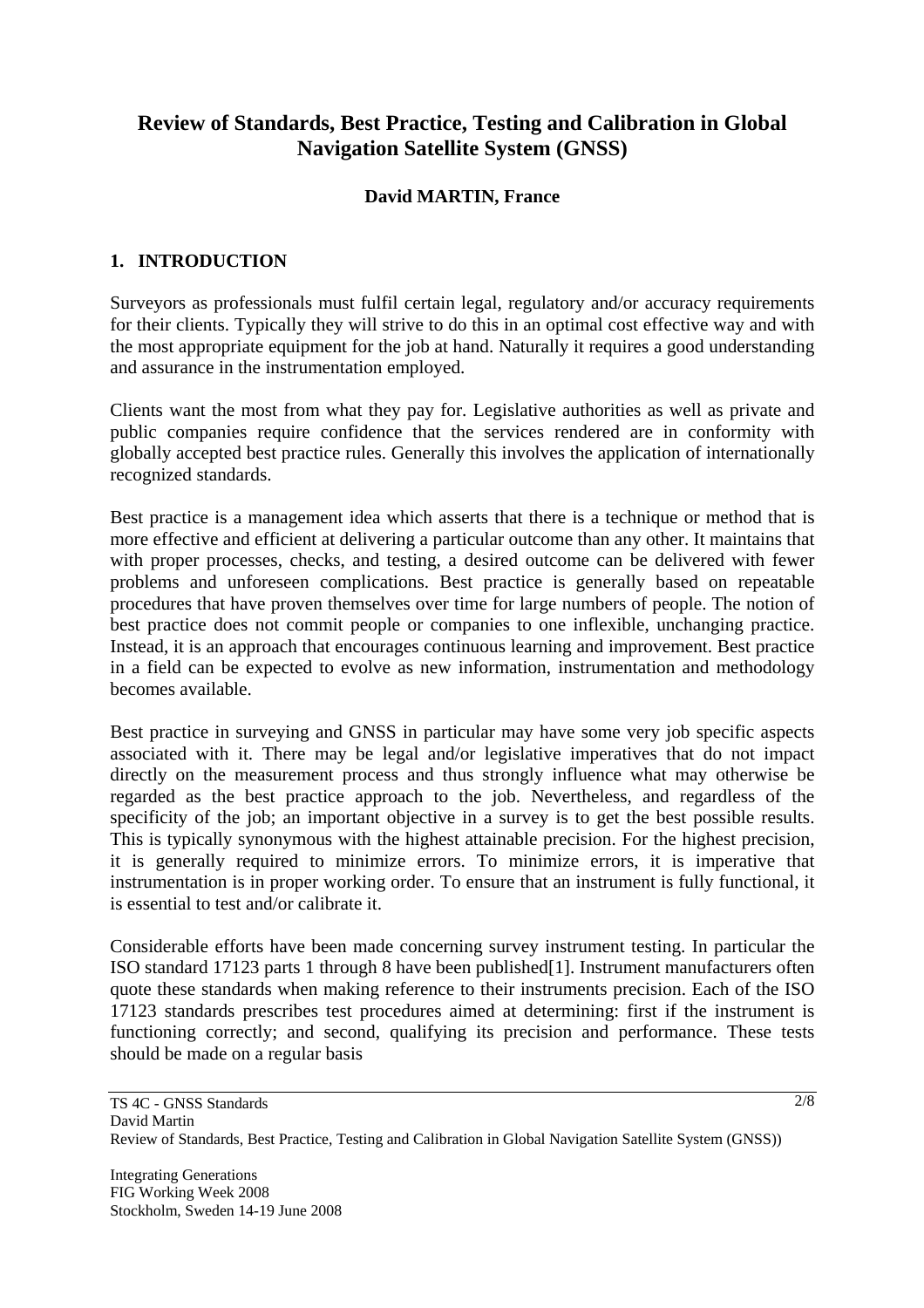## **2. STANDARDS**

Few people question that their banking card works at every money machine in the world, but this confidence could not be possible without standards. While driving we stop at hexagonal, not round or square-shaped stop signs. These are just two of the thousands of standards that impact on our everyday lives.

A standard is a rule or requirement that is determined by a consensus opinion of users and that prescribes the accepted and (theoretically) the best criteria for a product, process, test, or procedure. The general benefits of a standard are safety, quality, interchangeability of parts or systems, and consistency across international borders.

ISO (International Organization for Standardization) is a global network that identifies what International Standards are required by business, government and society, develops them in partnership with the sectors that will put them to use, adopts them by transparent procedures based on national input and delivers them to be implemented worldwide.[2]

The GIS/Geomatics profession is concerned by several series of ISO standards. There are the ISO 12858 series concerning ancillary devices for geodetic instruments; the ISO 17123 series field procedures for testing geodetic and surveying instruments; and the ISO 191XX (6709, 19104, 19111, 19116, 19127, 19132, 19133, 19134, 19145) family concerning standardization in the field of digital geographic information. They aim to establish a structured set of standards for information concerning objects or phenomena that are directly or indirectly associated with a location relative to the Earth. Of particular interest is ISO 19111 - Spatial referencing by coordinates (i.e. geodesy). The FIG is very actively involved in standardization. A good review of the merits of standardization in the field of surveying is available on the FIG web page dedicated to this subject (http://www.fig.net/standards\_network/index.htm).[3]

Another important standard that concerns the GIS/Geomatics profession is the ISO 9000 family of standards. The ISO 9000 standards represent an international consensus on good management practices aimed at ensuring that a business or organization consistently delivers products or services that meet the customer's quality and regulatory requirements while aiming to enhance customer satisfaction, and continual improvement in performance. These best practices have been distilled into a set of standardized requirements for a quality management system (ISO 9001:2000). [4] They are applicable regardless of what the organization does its size, or whether it's in the private, or public sector.

#### **3. BEST PRACTICE**

Best practice in GNSS is a broad field. Nevertheless, there are several commonly accepted generic guidelines that can be regarded as best practice to achieve optimal measurement results. These guidelines typically aim to minimise the errors associated with GNSS measurements.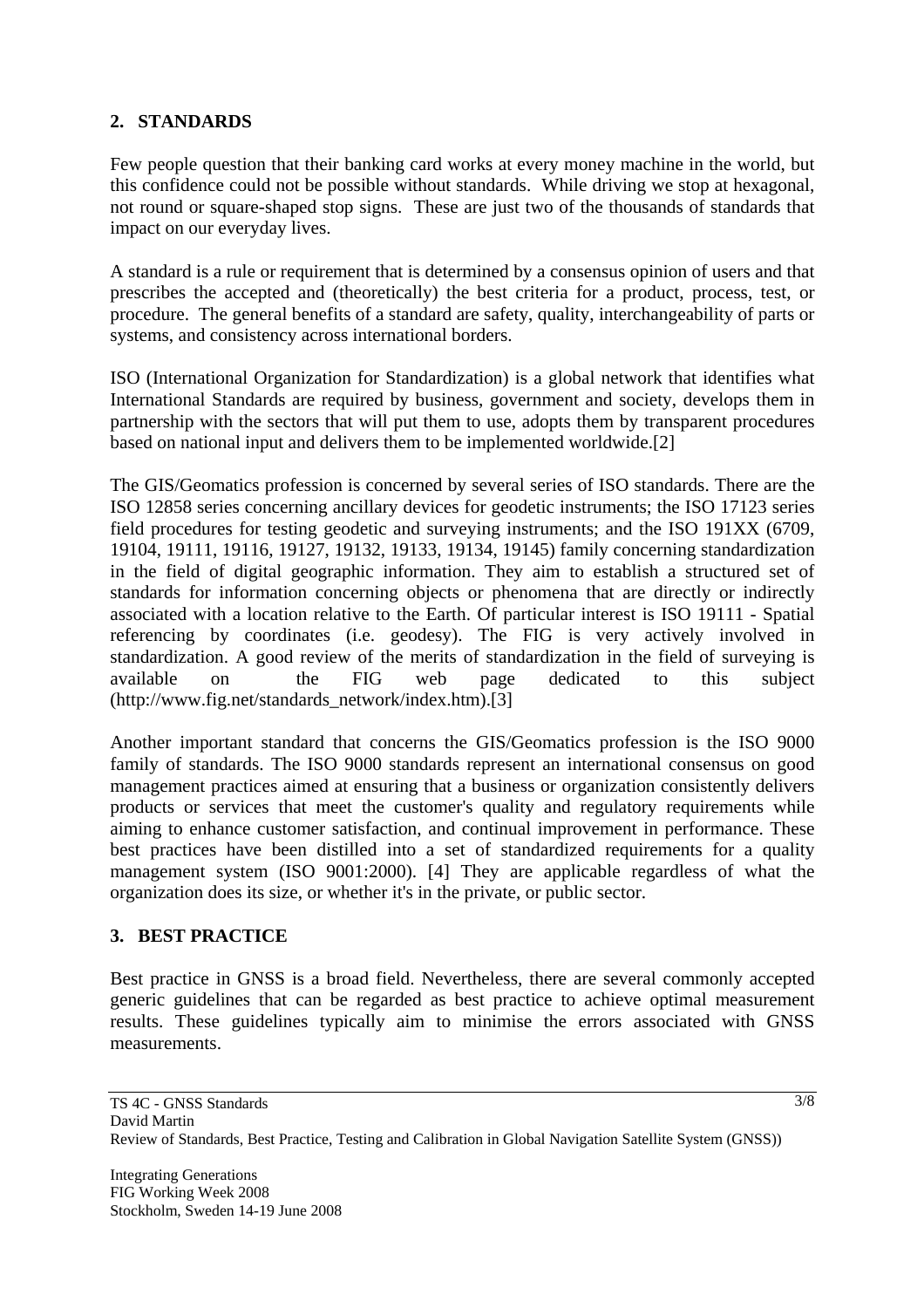Listed below are several well known and common GNSS errors that degrade the accuracy of derived coordinates in surveying applications:

- Multi-path and Electrical Interference,
- Obstructions,
- Ionospheric and Tropospheric influences,
- Incorrect Integer Ambiguity,
- Dilution of Precision (DOP) and Satellite Availability (SA),
- Inappropriately long Baseline Length,
- Lack of network redundancy,
- Use of poor quality or degraded benchmark and/or datum references,
- Malfunctioning equipment,
- Blunders and human errors due to ignorance and bad survey practice.

It should be noted that errors are often more likely to occur or to be exacerbated in RTK surveys because of the relatively short occupation times used.

Best practice in GNSS strives to avoid or minimise errors while supplying appropriately documented measurements. This is done by providing (legally) traceable measurements using an (inter)nationally recognised reference network. Furthermore, equipment should be correctly functioning and field tested (ISO 17123 part 8). Finally, properly trained personnel prepared to confront the multiplicity of field situations will always make the difference between a good or bad survey.

Typically a survey should be connected into several (at least 3) stations in the reference network. They should become part of the survey and should be used to constrain it. The level of agreement between measured and reference values must conform to the precision required for the survey, the GNSS technique employed and the client accuracy specifications. For example, if one metre accuracy is required using differential GNSS, then the measured and reference values should agree to within 1 metre.

The connections to reference stations should be documented, outlining the GNSS technique and reduction process, least squares adjustments, and a comparison/analysis of the derived values. Archiving of raw observation data and results files is highly recommended.

## **4. INSTRUMENT TESTING AND CALIBRATION**

One common sense rule in the ISO 9001:2000 standard (chapter 7.6) concerns the control of monitoring and measuring devices. Specifically it requires that whenever necessary to ensure valid results, measuring equipment shall be calibrated or verified at specified intervals, or prior to use, against measurement standards traceable to international or national measurement standards; where no such standards exist, the basis used for calibration or verification shall be recorded.[4]

Surveyors have traditionally been very concerned about instrumentation, its functionality and performance. At one time instrument testing was second nature. Today, however with modern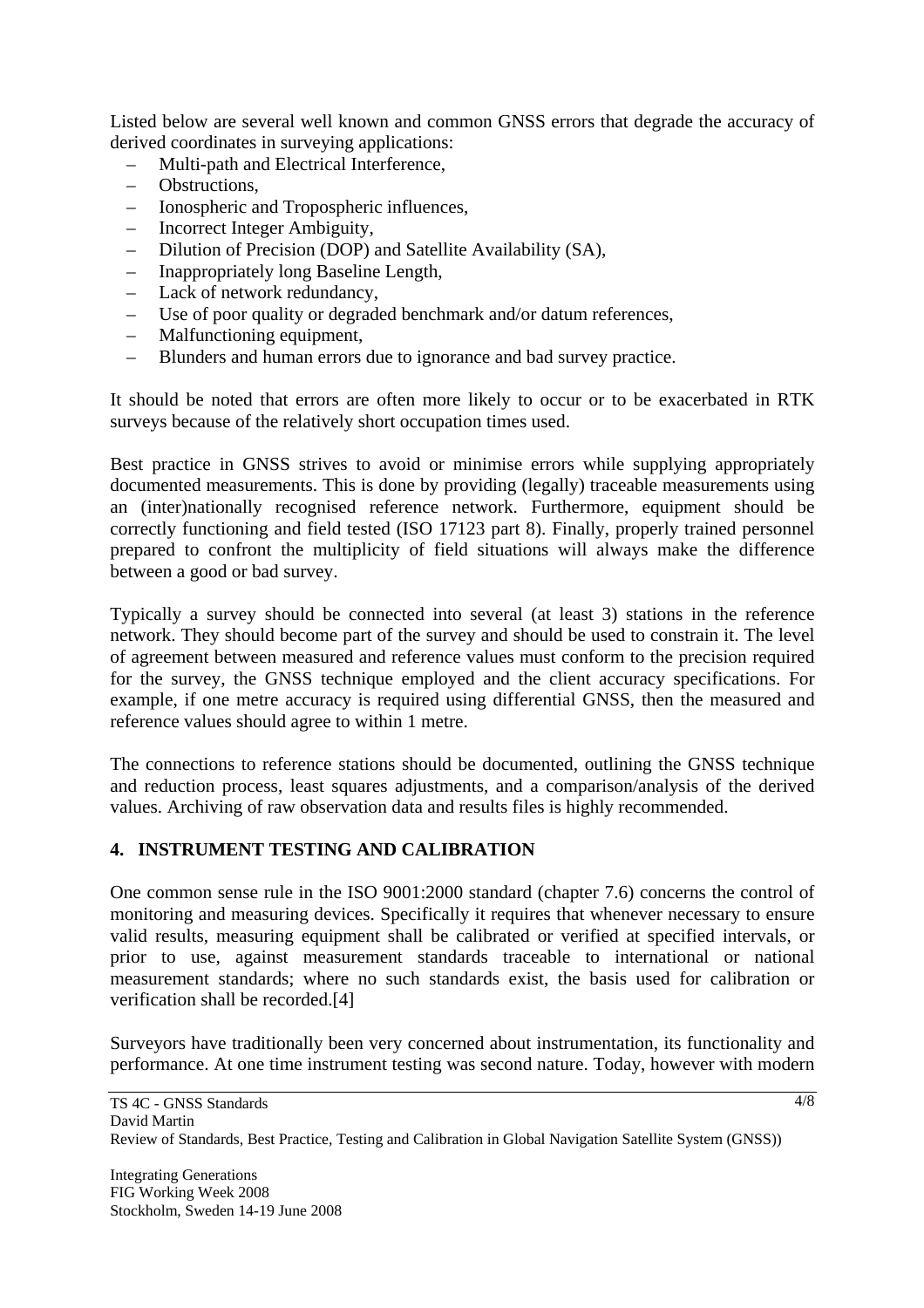survey instruments and their associated complexity, there is a tendency, due to among other things the rapidity and simplicity of the measurement process, to assume the measurements are exempt of error.[6] This of course is not true.

Each of the ISO 17123 standards prescribes measurement procedures aimed at qualifying an instrument precision and performance. They also serve to verify if the instrument is in correct operating condition. These tests should be made on a regular basis. For example field tests can be made: at regular six month intervals; before and after a series of precision measurements; after a long period of inactivity; and after transport.[6]

Instrument testing (ISO 17123) should not be confused with an instrument calibration. Calibration links the instrument directly to international standards (see Figure 1 below). Calibration is the act of checking or adjusting by comparison with a standard or reference the accuracy of a measuring instrument. A standard or reference is an instrument or method that will measure more accurately and precisely the desired quantity than the measuring instrument itself. For example a laser interferometer measures more accurate distances (relative displacements) than a total station Electronic Distance Meter (EDM).



**Figure 1** Structure of the notion of traceability, calibration and testing of survey instruments**.** 

One of the pillars of instrument calibration is the notion of traceability. Indeed traceability is at the root of all legal metrology and measurement. Traceability is a method of ensuring that a measurement (even with its uncertainties) is an accurate representation of what it is trying to measure. With traceability, it is possible to demonstrate an unbroken chain of comparisons that ends at a national metrology institute (NMI). Figure 1 above illustrates the links through the CGPM, CIPM and BIPM to the NMI's and Accreditation authorities to the user and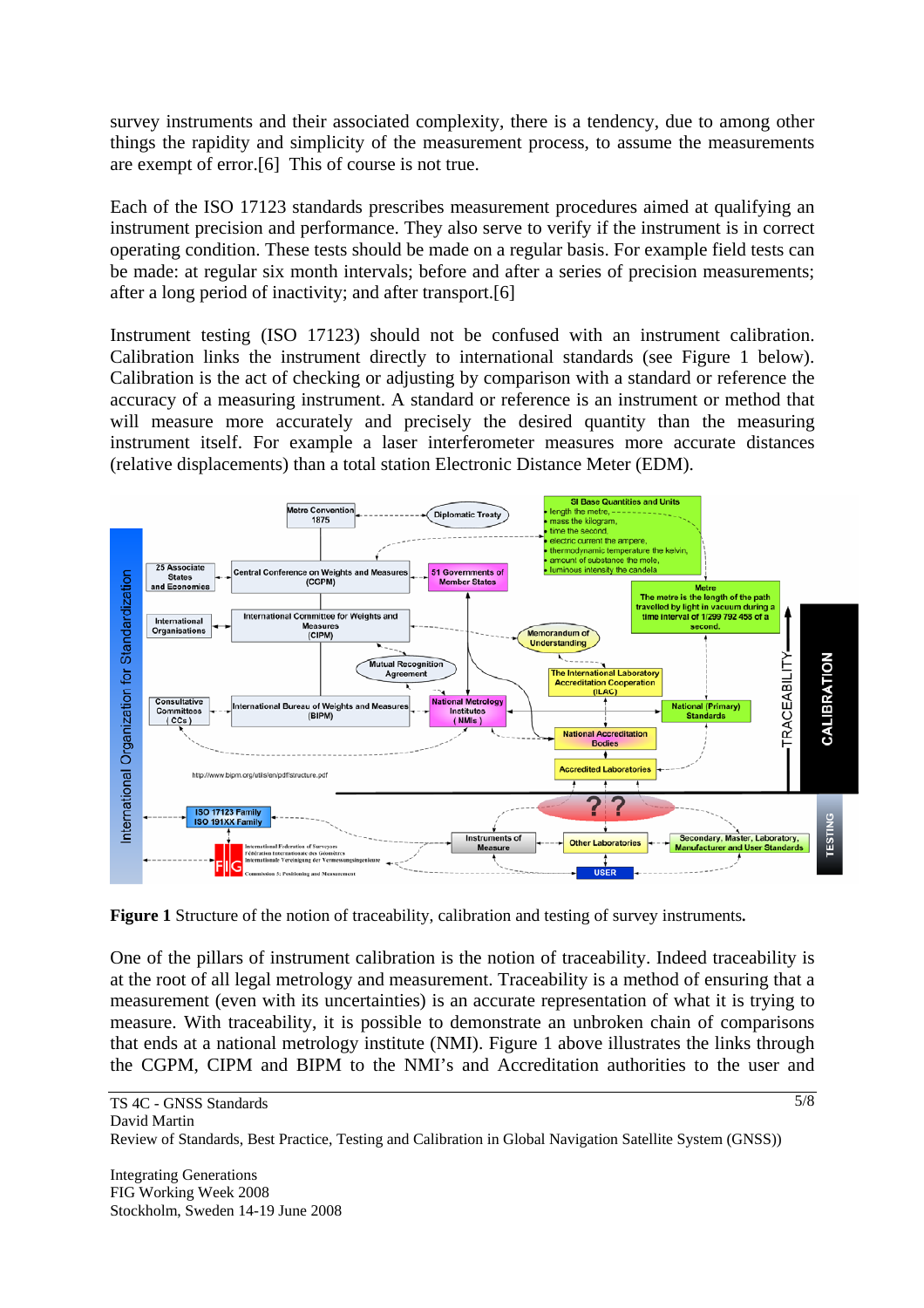his/her instrument. Note that traceability is not assured if an instrument is not linked through an accredited laboratory to a national standard.

At present there is no consensus on GNSS calibration. This is because it is complex field and there are differing, valid points of view concerning what exactly needs to be calibrated and how to go about doing it. Examples of different approaches are: anechoic chambers, baselines, field testing facilities and robots. (see for example [5])

### **5. ISO 17123 PART 8: GNSS FIELD MEASUREMENT SYSTEMS IN REAL TIME KINEMATIC (RTK)**

This standard specifies field procedures to be adopted when determining and evaluating the precision (repeatability) of Global Navigation Satellite System (GNSS) field measurement systems (this includes GPS, GLONASS as well as the future systems like GALILEO) in realtime kinematic (GNSS RTK) and their ancillary equipment when used in building, surveying and industrial measurements. Primarily, these tests are intended to be field verifications of the suitability of a particular instrument for the required application at hand, and to satisfy the requirements of other standards. They are not proposed as tests for acceptance or performance evaluations that are more comprehensive in nature.

The results of the test are influenced by several factors, such as satellite configuration visible at the points, ionospheric and tropospheric conditions, multipath environment around the points, precision of the equipment, quality of the software running in the rover equipment or in the system generating the data transmitted from the base point.

The test field consists of a base point and two rover points. The location of the rover points must be close to the area and in time to the task concerned. The separation of two rover points is between 2 m and 20 m. The horizontal distance and height difference between two rover points are determined by methods with precision better than 3 mm other than RTK. These values are considered as nominal values and are used simply to ensure that the GNSS measurements are free of outliers.

The standard proposes two tests: the simplified and the full test procedures. The simplified test procedure consists of a single series of measurements and provides an estimate of whether the precision of the equipment is within a specified allowable deviation.

The simplified test procedure is based on a limited number of measurements so a significant standard deviation cannot be obtained and no statistical tests are applied.

The full test procedure is used to determine the equipments best achievable measure of precision. It comprises three series of measurements and is intended to determine the experimental standard deviation for a single position and height measurement.

It may be used to determine:

• the measure of the precision of equipment under given conditions (including typical short and long term influences);

6/8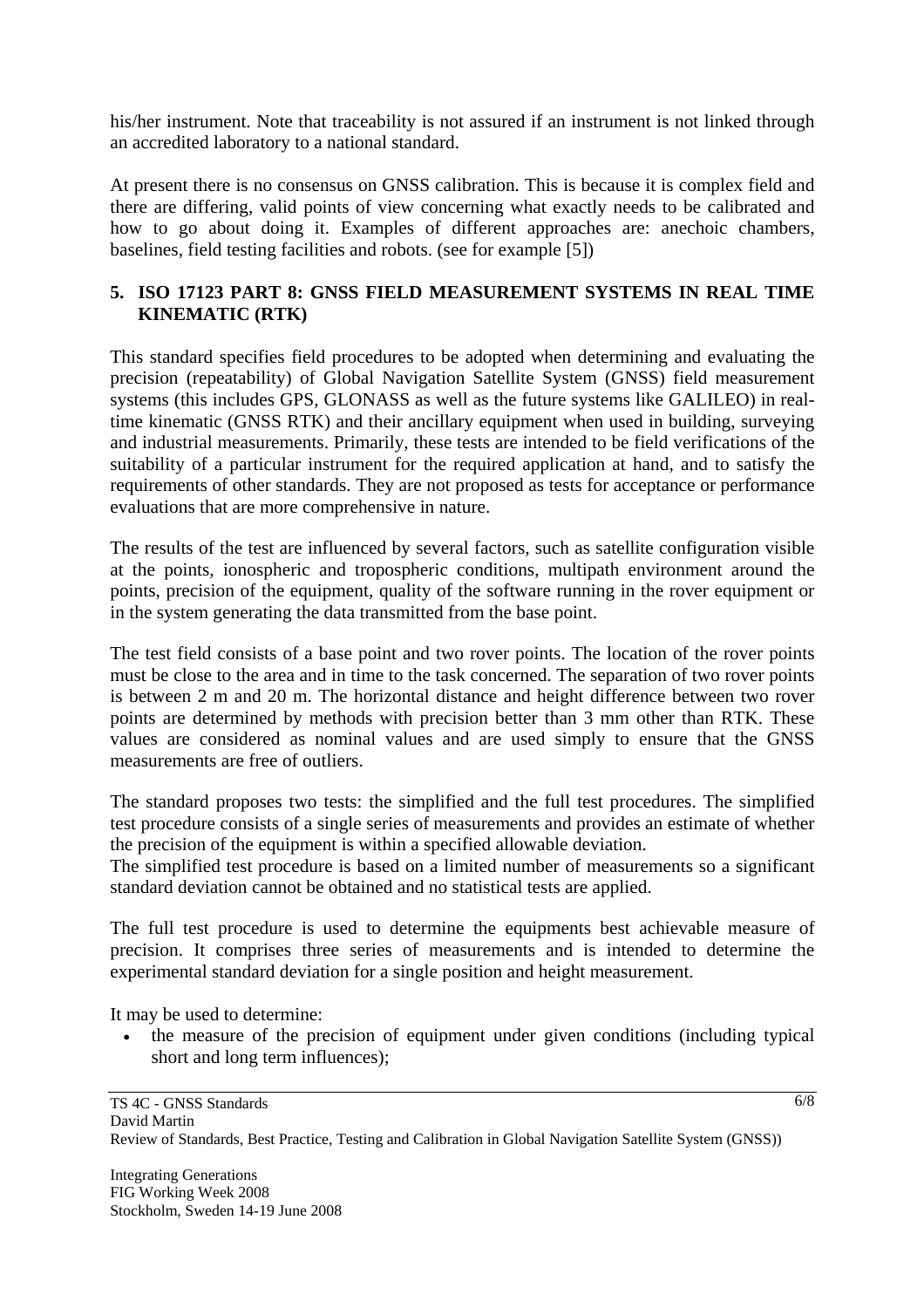- the measure of the precision of equipment used in different periods of time or under different conditions (multiple samples);
- the measure of the capability of comparison between different precision of equipment achievable under similar conditions.

Statistical tests are applied to the test results.

## **6. SUMMARY**

This paper has aimed to review standards, calibration, testing and best practice in GNSS. It is necessarily brief. Nevertheless, no one can doubt the importance of standards and best practice in the modern world. Surveyors are becoming more and more involved in the standardization process. This is clearly underpinned by importance standards have taken on in geomatics profession and the FIG today.

One important aspect of standards is the periodic testing and calibration of survey instruments. The ISO standard 17123 Optics and Optical Instruments - Field Procedures for Testing Geodetic and Surveying Instruments is concerned with survey instrument testing. In particular part 8 of this standard GNSS field measurement systems in real time kinematic (RTK) outlines a commonly accepted method to be adopted when determining and evaluating the precision (repeatability) of Global Navigation Satellite System (GNSS) field measurement systems (this includes GPS, GLONASS as well as the future systems like GALILEO) in realtime kinematic (GNSS RTK) and their ancillary equipment when used in building, surveying and industrial measurements.

## **REFERENCES**

- 1. ISO, *ISO 17123 Optics and optical instruments Field procedures for testing geodetic and surveying instruments Parts 1 to 8*. 2001-2007, ISO: Geneva Switzerland.
- 2. ISO, *ISO in brief International Standards for a sustainable world*, I.O.f. Standardization, Editor. 2005, International Organization for Standardization.
- 3. Greenway, I., *FIG Guide on Standardisation*. 2006, FIG Task Force on Standards.
- 4. ISO, *Quality management systems Requirements*. 2000: International Organization for Standardization.
- 5. Wübbena G., S.M., Mader G., Czopek F. *GPS Block II/IIA Satellite Antenna Testing using the Automated Absolute Field Calibration with Robot*. in *ION GNSS 2007*. 2007. Fort Worth, Texas, USA.
- 6. Staiger, R., *Le Contrôle des Instruments Géodésiques.* XYZ Revue de l'Association Français de Topographie, 2004. **99**(2): p. 39-46.

## **BIOGRAPHICAL NOTES**

**David Martin** is head of the ESRF Alignment and Geodesy Group. He holds an MSc in Surveying from the Department of Geomatic Engineering, University College London. He is the chair of FIG Working Group 5.1 Standards, Quality Assurance and Calibration. He has published a number of papers concerning accelerator alignment, survey instrument calibration and hydrostatic levelling systems.

7/8